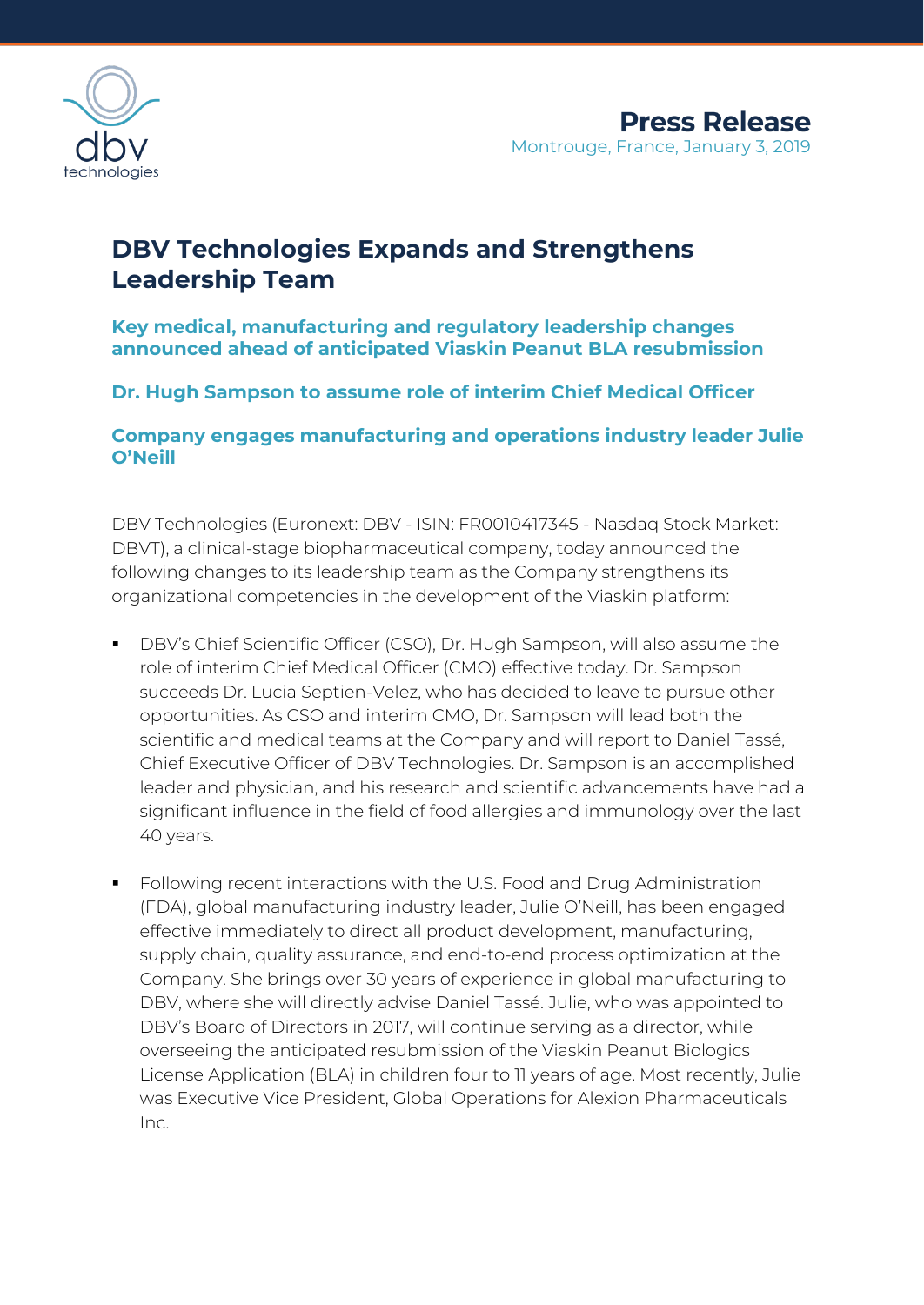

**EX As part of these operational changes announced today, Alan Kerr, Senior Vice** President, Head of Global Regulatory Affairs of DBV Technologies, will now report to the Company's CEO, Daniel Tassé, effective immediately.

Daniel Tassé, CEO, stated*: "These operational changes mark an important transition for DBV as we continue to evolve from late-stage research and development into a potentially commercial-stage company. We believe Hugh and Julie bring a critical set of skills that will strengthen our ability to deliver innovative Viaskin product candidates to patients and families worldwide. They will work closely with our regulatory team to potentially bring Viaskin Peanut to children suffering from peanut allergy as quickly as possible."* Daniel added, "*Hugh is one of the leading voices in the field of food allergies and immunology, and we are thrilled to have him at the helm of our scientific and medical strategy for the Viaskin platform. And we are thrilled to welcome Julie, who is an accomplished leader with a proven record of success in manufacturing excellence for over three decades, overseeing several FDA biological approvals. Hugh and Julie's expertise, coupled with their unwavering commitment to serving patients, make them right*  leaders to drive our anticipated upcoming resubmission of the BLA for Viaskin *Peanut."* 

## Dr. Hugh Sampson

Effective today, Dr. Sampson will lead both scientific and medical efforts at the Company. In collaboration with the Company's regulatory experts, Dr. Sampson will also support regulatory submissions for Viaskin Peanut, while continuing to drive scientific innovation of the Company's proprietary technology platform, Viaskin. DBV has launched a search for a permanent CMO based in the United States.

*"We are very thankful for Lucia's commitment over the years, and I am excited to*  lead DBV through this exciting phase as we prepare to resubmit our BLA for *Viaskin Peanut,"* said Dr. Hugh Sampson*. "From the moment I joined DBV as CSO, I have been excited about our platform's potential to offer novel product candidates that could have a meaningful impact across the lives of millions of patients. I am looking forward to working with a team of passionate scientific and medical experts worldwide, who are deeply committed to helping patients with unmet medical needs."*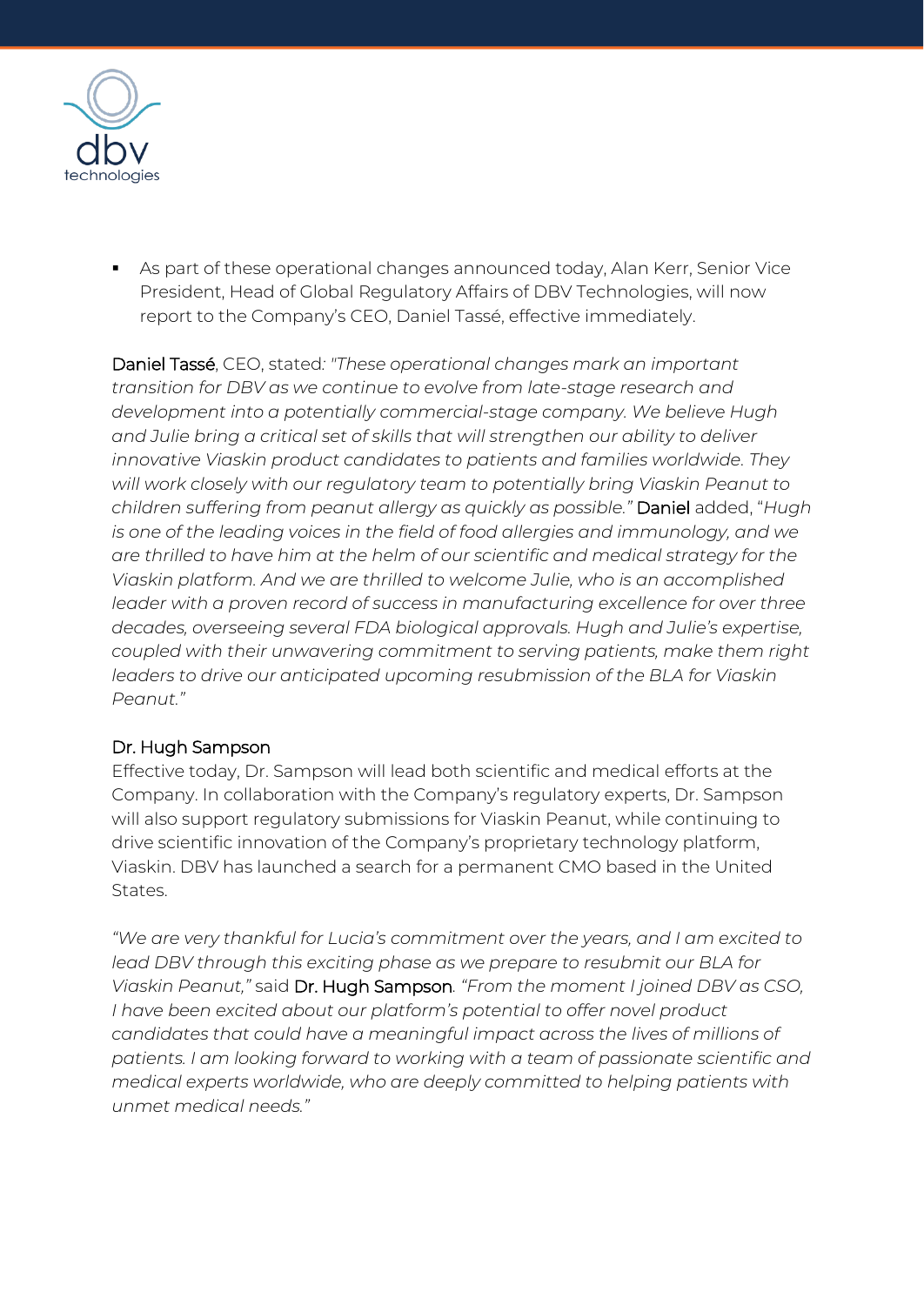

Dr. Sampson was appointed CSO of DBV Technologies in June 2015 and is a member of the Company's Executive Committee and Scientific Advisory Board. He is also the Kurt Hirschhorn Professor of Pediatrics at the Icahn School of Medicine at Mount Sinai and Director Emeritus of the Jaffe Food Allergy Institute. Dr. Sampson continues to direct NIH-funded translational research activities and is past chair of the Section on Allergy & Immunology of the American Academy of Pediatrics and the past-president of the American Academy of Allergy, Asthma and Immunology (AAAAI). He has published over 300 peer-reviewed articles in the field of food allergies and immunology. Dr. Sampson earned his medical degree from the State University of New York at Buffalo School of Medicine and completed his fellowship in allergy and immunology at Duke University.

### Julie O'Neill

Julie brings over 30 years of experience to DBV, where she will direct all global manufacturing operations. From 2014 to 2018, Julie was Executive Vice President, Global Operations for Alexion Pharmaceuticals Inc, responsible for global process development and manufacturing, as well as for the Company's supply chain, quality and real estate operations. Before joining Alexion, she was Vice President of Operations and General Manager for Ireland at Gilead Sciences, Inc. Earlier in her career, Julie held leadership positions in operations, manufacturing and quality functions within the pharmaceutical industry.

*"The Viaskin platform is a fascinating technology with a novel approach to process innovation, and I am excited to be part of the pioneering team behind its advancement for biopharmaceutical production,"* said Julie O'Neill. "*My time on DBV's Board has reinforced my excitement about Viaskin Peanut as a potential treatment for peanut-allergic patients, and I am looking forward to leading the team through the resubmission of our BLA package to the FDA as quickly as possible."*

#### About DBV Technologies

DBV Technologies is developing Viaskin®, a proprietary technology platform with broad potential applications in immunotherapy. Viaskin is based on epicutaneous immunotherapy, or EPIT®, DBV's method of delivering biologically active compounds to the immune system through intact skin. With this new class of self-administered and non-invasive product candidates, the Company is dedicated to safely transforming the care of food allergic patients, for whom there are no approved treatments. DBV's food allergies programs include ongoing clinical trials of Viaskin Peanut and Viaskin Milk, and